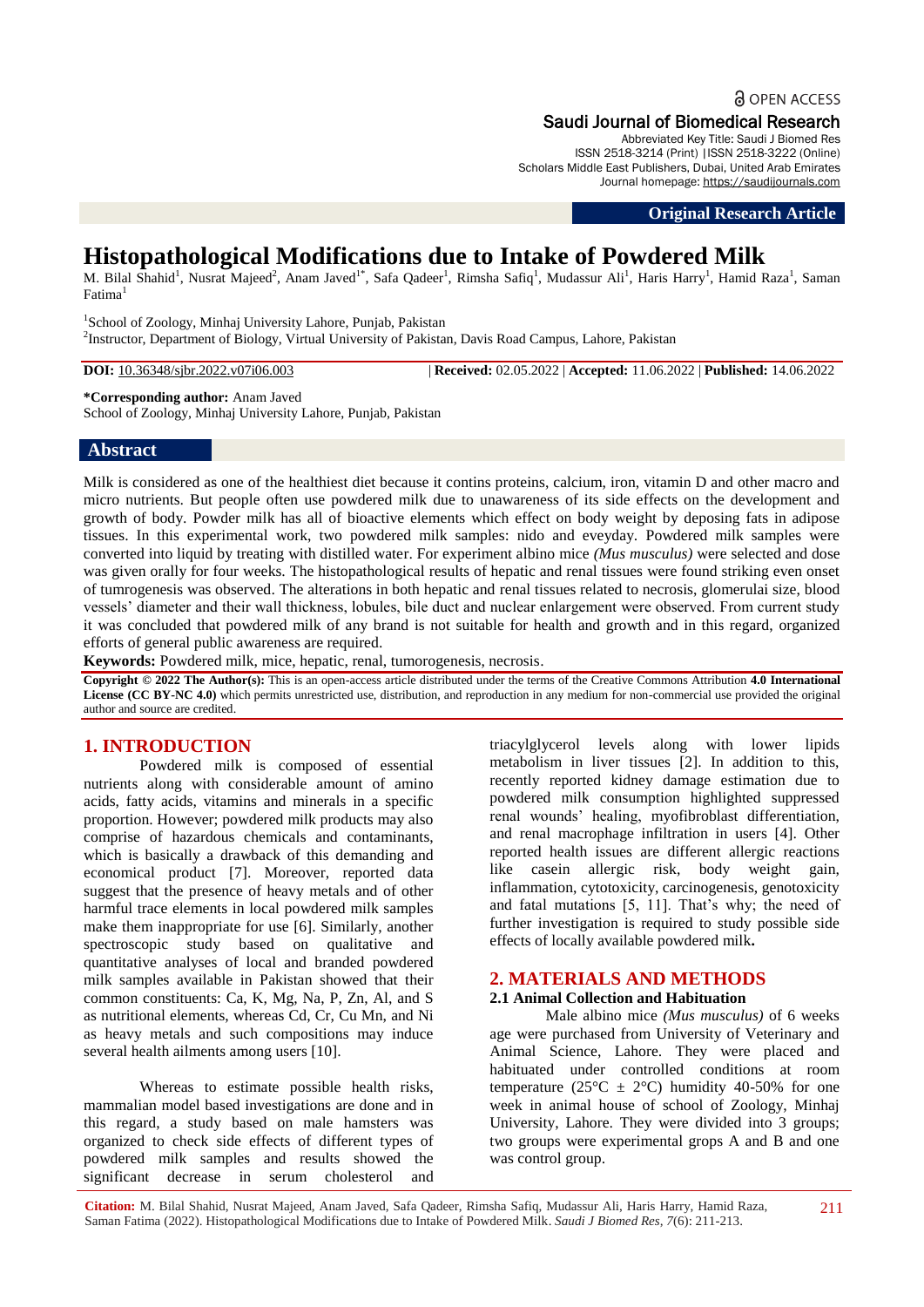#### **2.2 Dose Optimization**

For dose optimization the solutions of powdered milk samples were made by using distilled water. For solution preparation, 50g of each sample was dissolved in100ml of distilled water separately. Group I: (Control Group) was orally administrated with clean water. Group II: (Experimental Group A) were given 0.2ml of Nido solution. Group III: (Experimental Group B) were given 0.2ml of Everyday solution. These doses were orally administrated daily for four weeks.

#### **2.3. Histopathology**

The kidney and liver tissues were collected and fixed in formalin and their histological sections were prepared by microtomy. The slides were prepared for both tissues and stained by using Haematoxyline and Eosin staining method. Microscopic observation were noted at 40X and photomicrographs were recorded using PixelPro software [12].

#### **2.4 Statistical analysis**

Recent version of SPSS will be used for data analysis. Single factor anova will be applied [8].

# **3. RESULTS AND DISCUSSION**

Powdered milk involves vast range of health side effect on regular use. In the current study histopathological effects of powdered milk on renal and hepatic tissues of mice was studied. The mice were treated with samples A and B and histological sections

were compared with control group, it was noticed that diameter of renal blood vessels were increased in both A & B groups. Moreover, considerable tissue area was affected due to necrosis in renal tissues and the nuclei size of these renal cells was also changed. Glomeruli size was also increased 16.6μm in 1st week to 20μm in 4th week in group A and 13.53μm in 1st week to 18.5μm in 4th week in group B (Table 1).

Similarly, variations in diameter of hepatic blood vessels were also noticed in both groups A & B. Tissue necrosis was also found in hepatic tissues of both A & B groups. In case of liver lobule size measurement, an initial decrease then increase was observed from 1st to 4th week in group A 2.22μm to 5.3μm but in 2nd week it was noticed about 11.62μm whereas in group B it increased suddenly in 1st week 16.91μm as compared to control group 5.07μm and then it was decreased in 4th week up to 4.54μm (Table 2).

In addition to this, data of bile duct size indicated rise in diameter in both A & B group from 1st to 4th week,  $8.77\mu m$  to  $12.05\mu m$  and  $6.87\mu m$  to 10.78μm, respectively (Table 3). These all variations emphasized that powdered milk in take is not suitable for health as it affects the metabolism and physiology of consumers in different ways due to the presence of toxic metals like aluminum, dehydrating agents, contaminants and different food preservatives to increase its shelf life [1, 3, 9].

| Table 1: Histopathological effects of powdered milk samples in renal tissues |                      |                     |                   |                    |                  |                          |                  |                 |                      |                 |                  |
|------------------------------------------------------------------------------|----------------------|---------------------|-------------------|--------------------|------------------|--------------------------|------------------|-----------------|----------------------|-----------------|------------------|
| Weeks                                                                        | Artery diameter (µm) |                     |                   | Vein diameter (µm) |                  | Glomerular Diameter (µm) |                  |                 | <b>Necrotic Area</b> |                 |                  |
|                                                                              |                      |                     |                   |                    |                  |                          |                  |                 |                      | Diameter (um)   |                  |
|                                                                              | Control              | <b>Group A</b>      | <b>Group B</b>    | Control            | <b>Group A</b>   | <b>Group B</b>           | Control          | <b>Group A</b>  | <b>Group B</b>       | <b>Group A</b>  | <b>Group B</b>   |
|                                                                              |                      | $12.6 \pm 1.02$ (3) | $16.6 \pm 2.56$   |                    | $16.6 \pm 2.56$  | $13.5 \pm 2.5$           |                  | $16.6 \pm 2.56$ | $13.5 \pm 2.5$       | $18.5 \pm 3.3$  | $21.03 \pm 12.5$ |
|                                                                              |                      |                     |                   |                    |                  |                          |                  |                 |                      | (3)             | (3)              |
|                                                                              |                      | $10.14 + 2.25$      | $13.76 \pm 1.2$   |                    | $13.76 \pm 1.2$  | $14.16 \pm 2.3$          |                  | $13.76 \pm 1.2$ | $14.16 \pm 2.3$      | $9.4 \pm 0.6$   | $19.23 \pm 5.6$  |
|                                                                              | $9.64 \pm 1.1$       | (3)                 |                   | $13.5 \pm 2.5$     | (3)              | (3)                      | $15.54 \pm 0.92$ | (3)             | (3)                  | (3)             | (3)              |
|                                                                              | (3)                  | $12.37 \pm 2.9123$  | $14.16 \pm 1.12$  | (3)                | $14.16 \pm 1.12$ | $14.05 \pm 1.01$         | (3)              | $14.16 + 1.12$  | $14.05 \pm 1.01$     | $15.74 \pm 5.9$ | $11.2 \pm 1.35$  |
|                                                                              |                      | [3]                 | $\left( 3\right)$ |                    | 3)               | (3)                      |                  | (3)             | (3)                  | (3)             | (3)              |
|                                                                              |                      | $12.1 \pm 1.6(3)$   | $20+1.2$          |                    | $20 \pm 1.2$     | $18.5 + 2.24$            |                  | $20 \pm 1.2$    | $18.5 + 2.24$        | $13.01 \pm 1.8$ | $29.38 \pm 15.7$ |
|                                                                              |                      |                     |                   |                    | (3)              | (3)                      |                  | (3)             | (3)                  | (3)             | (3)              |

**Table 1: Histopathological effects of powdered milk samples in renal tissues**

**\***Values of Mean ± S.EM (n). Data of respective columns were compared by employing single factor analysis of variance.

| Table 2: Histopathological effects of powdered milk samples in hepatic blood vessels & cells |  |  |
|----------------------------------------------------------------------------------------------|--|--|
|----------------------------------------------------------------------------------------------|--|--|

| Weeks                   | Artery diameter $(\mu m)$ |                     |                    | Vein diameter $(\mu m)$ |                     | Diameter of necrotic area $(\mu m)$ |                  |                  |
|-------------------------|---------------------------|---------------------|--------------------|-------------------------|---------------------|-------------------------------------|------------------|------------------|
|                         | <b>Control</b>            | <b>Group A</b>      | <b>Group B</b>     | <b>Control</b>          | <b>Group A</b>      | <b>Group B</b>                      | <b>Group A</b>   | <b>Group B</b>   |
|                         |                           | $9.4 \pm 1(3)$      | $6.02 \pm 1.3$ (3) |                         | $10.46 \pm 1.8$ (3) | $8.53 \pm 2.8$ (3)                  | $32.23 \pm 6.63$ | $27.16 \pm 9.76$ |
|                         |                           |                     |                    |                         |                     |                                     | (3)              | (3)              |
| $\overline{2}$          |                           | $10\pm 2.7(3)$      | $7.2 \pm 0.8(3)$   |                         | $8.8 \pm 3.25$ (3)  | $7.53 \pm 1.21$ (3)                 | $18.4 \pm 3.02$  | $11.84 \pm 0.83$ |
|                         | $11.2\pm4(3)$             |                     |                    | $22.6 \pm 12.9$ (3)     |                     |                                     | (3)              | (3)              |
| $\mathbf{3}$            |                           | $14.8 \pm 3.8(3)$   | $14.3 \pm 5.7(3)$  |                         | $23.7 \pm 2.02$ (3) | $17.65 \pm 4.2$ (3)                 | $19 + 8.41$      | $14.58 \pm 5.2$  |
|                         |                           |                     |                    |                         |                     |                                     | (3)              | (3)              |
| $\overline{\mathbf{4}}$ |                           | $10.2 \pm 3.45$ (3) | $8.7\pm4(3)$       |                         | $17.01 \pm 5.34(3)$ | $5.4 \pm 1.0(3)$                    | $13.10+1.2$      | $21.03 \pm 6.6$  |
|                         |                           |                     |                    |                         |                     |                                     | (3)              | (3)              |

**\***Values of Mean ± S.EM (n). Data of respective columns were compared by employing single factor analysis of variance.